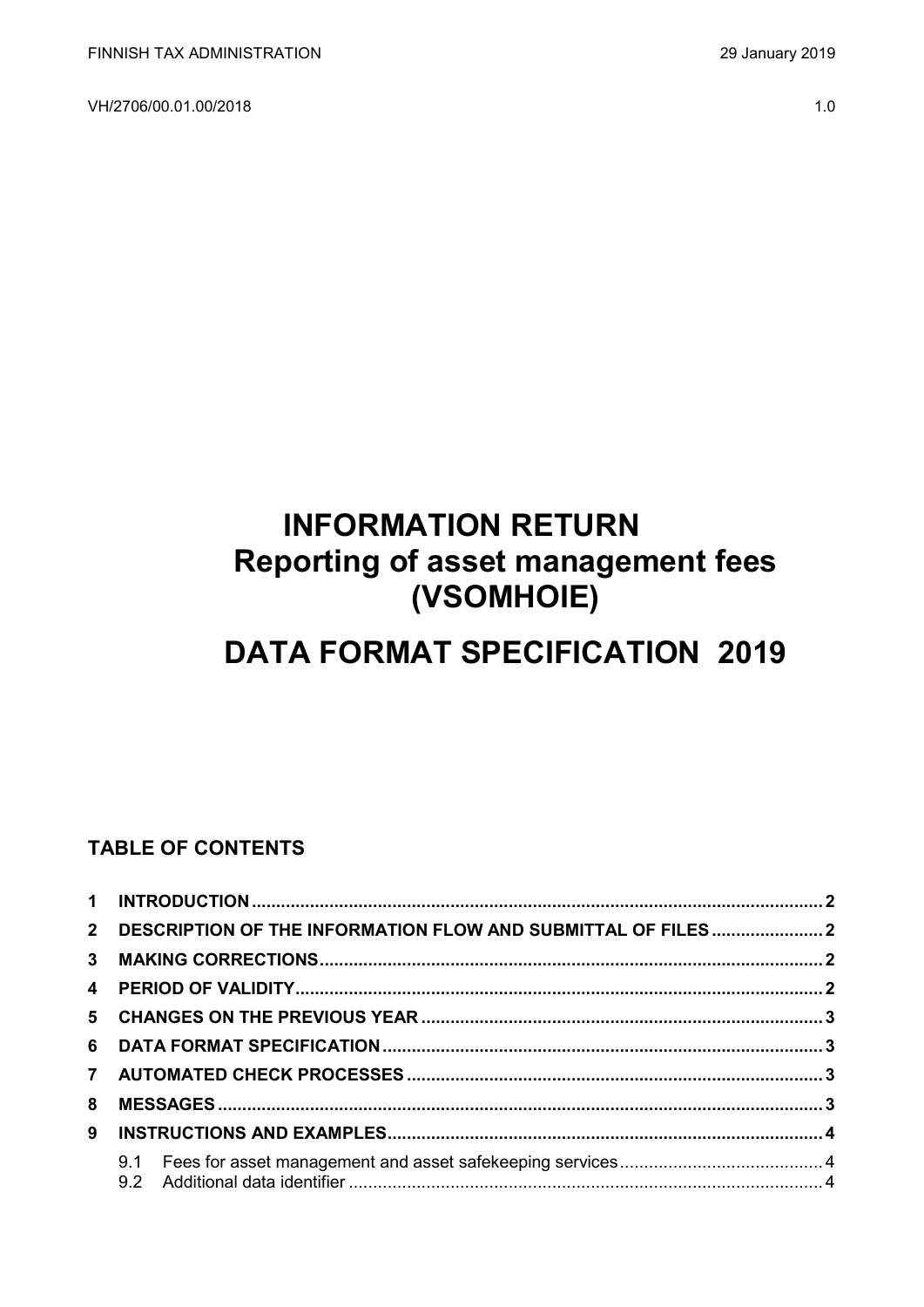# **Change history**

| <b>Date</b> | <b>Version</b> | <b>Description</b>                               |
|-------------|----------------|--------------------------------------------------|
| 23.1.2019   | 1.0            | First release concerning the 2019 taxable year.  |
| 23.4.2019   |                | Some corrections were made to 4 Period of validy |

#### <span id="page-1-0"></span>**1 INTRODUCTION**

This guidance explains the structure of the required inbound file and the check procedures that follow. For more information, see tax.fi > About us > Information and material on taxation > IT developers > e-Filing guidance > Electronic filing of information returns General description.

### <span id="page-1-1"></span>**2 DESCRIPTION OF THE INFORMATION FLOW AND SUBMITTAL OF FILES**

For more information on how filers must identify themselves electronically, on the requirements on Katso ID and Katso Role, and on the information flow's check routine for authorizations, click [here.](https://www.ilmoitin.fi/webtamo/sivut/IlmoituslajiRoolit?kieli=en&tv=VSOMHOIE)

As provided in § 16.9, Act on Assessment Procedure, and in the Official Decision of the Tax Administration on common obligations to submit tax-related information, the following entities have the information-reporting requirement:

- Firms providing investment services, within the meaning of the Act on Services Offered to Investors, and branch offices of similar foreign firms;
- The Central Securities Depository and account operator firms, within the meaning of the Act governing the Securities Depository System and the clearance system;
- Credit institutions within the meaning of the Act governing them, and branch offices of similar foreign institutions;
- Management companies of common funds within the meaning of the Act on Common Funds (Sijoitusrahastolaki 48/1999); and Finnish affiliates or branches of a foreign fund management or foreign companies that manage a fund established in Finland;
- Managers of alternative funds within the meaning of the Act on Alternative Investment Fund Managers (Laki vaihtoehtorahastojen hoitajista, 162/2014, the AFMA), including Finnish affiliates or branches of an EEA alternative fund, and EEA alternative fund managers who manage a fund established in Finland.

They must report the amounts of fees, payments and compensation received for their asset management and safekeeping services.

#### <span id="page-1-2"></span>**3 MAKING CORRECTIONS**

For more information, see tax.fi > About us > Information and material on taxation > IT developers > e-Filing guidance > Making corrections to e-filed submittals of information returns.

# <span id="page-1-3"></span>**4 PERIOD OF VALIDITY**

This specification sets out the requirements of file formatting that come into force 29 January 2019 and continue to be in force until a new version of this specification is released.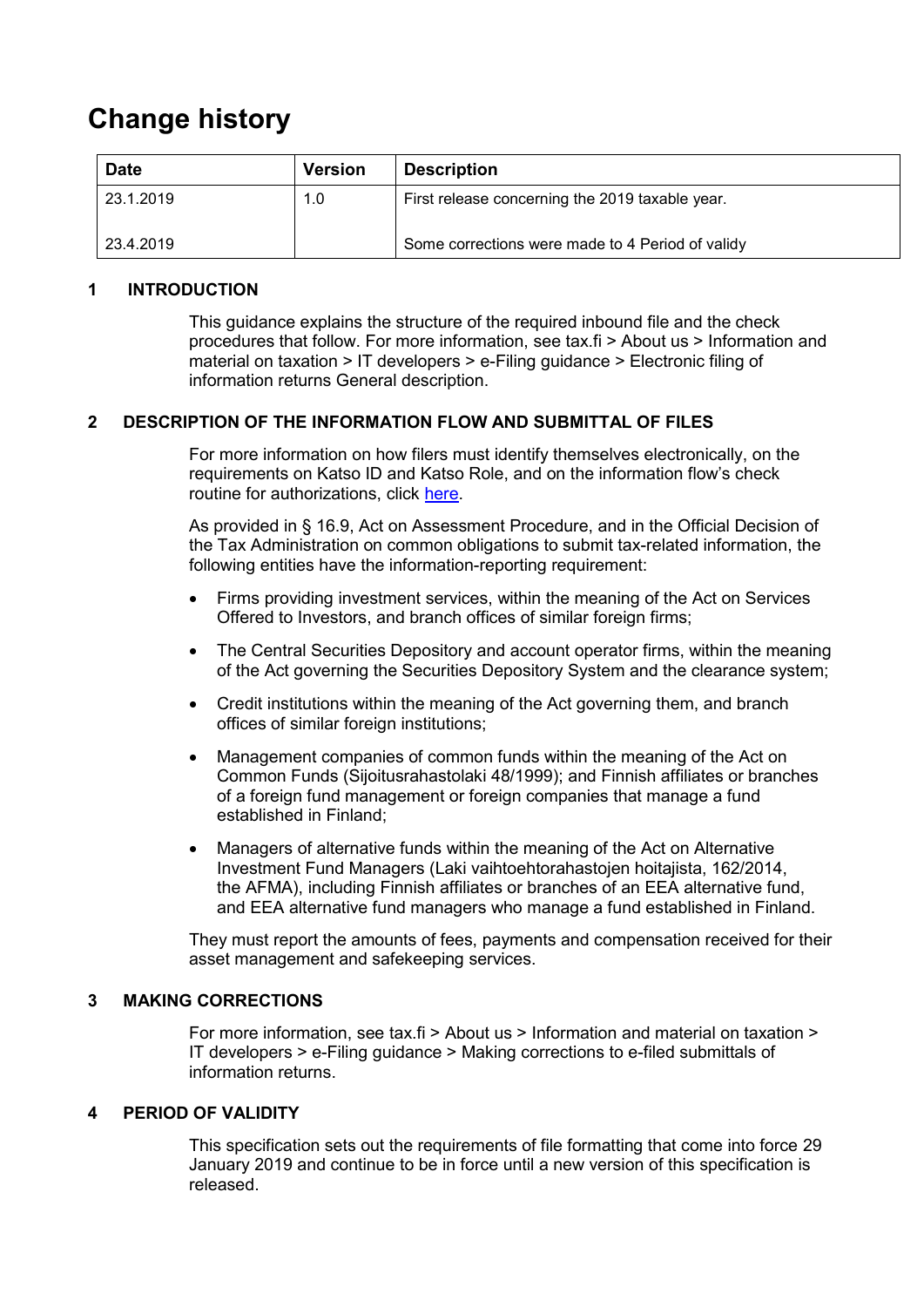For deadline dates for filing, see tax.fi > Verohallinto > Tietoa verotuksesta > Ohjelmistokehittäjät > Aikataulut (Available in Finnish and Swedish).

## <span id="page-2-0"></span>**5 CHANGES ON THE PREVIOUS YEAR**

| <b>Version</b> | ID                | Table 1<br>element<br>Dala   | <b>Description</b> |
|----------------|-------------------|------------------------------|--------------------|
| -<br>1. U      | 13/058<br>$10-$ . | Voor<br>payment<br>ΟĪ<br>cal | changed<br>ear     |

#### <span id="page-2-1"></span>**6 DATA FORMAT SPECIFICATION**

| <b>Position ID</b> |     | P/V    | T | L/T    | <b>Description</b>                                                                                         | Format                            | <b>Values</b>   |
|--------------------|-----|--------|---|--------|------------------------------------------------------------------------------------------------------------|-----------------------------------|-----------------|
| $1 - 8$            | 000 | P      | T |        | Identifier                                                                                                 | AN <sub>8</sub>                   | <b>VSOMHOIE</b> |
| 9                  | 082 | $\vee$ |   |        | Deletion                                                                                                   | A <sub>1</sub>                    | D               |
| $10-13$            | 058 | P      | T |        | Year of payment                                                                                            | <b>VVVV</b>                       | 2019            |
| 14                 |     |        |   |        | Reserve space                                                                                              |                                   |                 |
| $15 - 27$          | 010 | P      | Т | $\ast$ | Business id of the company collecting the payment                                                          | <b>YTUNNUS2</b>                   |                 |
| 28-47              | 221 | P      | T |        | Additional data identifier<br>See 9.2 Additional data identifier                                           | AN20                              |                 |
| 48-60              |     |        |   |        | Reserve space                                                                                              |                                   |                 |
| 61-71              | 083 | P      | T | $\ast$ | Payer's personal identity code or business id of a<br>natural person                                       | YTUNNUS2  <br>HETU <sub>2</sub>   |                 |
| 72-81              | 224 | P      |   |        | Asset management fee<br>See Virhe. Viitteen lähdettä ei löytynyt. Virhe.<br>Viitteen lähdettä ei löytynyt. | R7,2                              |                 |
| 82-95              | 198 | P      |   |        | Software-generated timestamp                                                                               | <b>PPKKVVVV</b><br><b>HHMMSS</b>  |                 |
| 96-130             | 048 | $\vee$ |   |        | Software application that produced the file                                                                | AN35                              |                 |
| 131-142 014        |     | P      | т |        | Name of the software that produced the file                                                                | Υ-<br>TUNNUS AN<br>$\overline{2}$ |                 |
| 143-177 041        |     | $\vee$ |   |        | Name of the contact person                                                                                 | AN35                              |                 |
| 178-212            | 042 | v      |   |        | Telephone number of the contact person                                                                     | PUHELIN2                          |                 |
|                    | 999 | P      |   |        | Final identifier                                                                                           | $+NS$                             |                 |

#### <span id="page-2-2"></span>**7 AUTOMATED CHECK PROCESSES**

| New/<br>Chan<br>ged | Code | Description of Calc. Rule / Check                                                                                                                                                                                     |
|---------------------|------|-----------------------------------------------------------------------------------------------------------------------------------------------------------------------------------------------------------------------|
|                     | 224  | Total amount of asset-management fees (224) must be greater than 0.00.<br>#1341; Total amount of asset-management fees (224) must be greater than 0.00.<br>There is no requirement to file a return for a 0.00 value. |
|                     | 221  | #800; The ID (pos 28-47) should not have alphabetic characters only, and it should<br>not include blank spaces.                                                                                                       |

### <span id="page-2-3"></span>**8 MESSAGES**

Not applicable to this information flow.